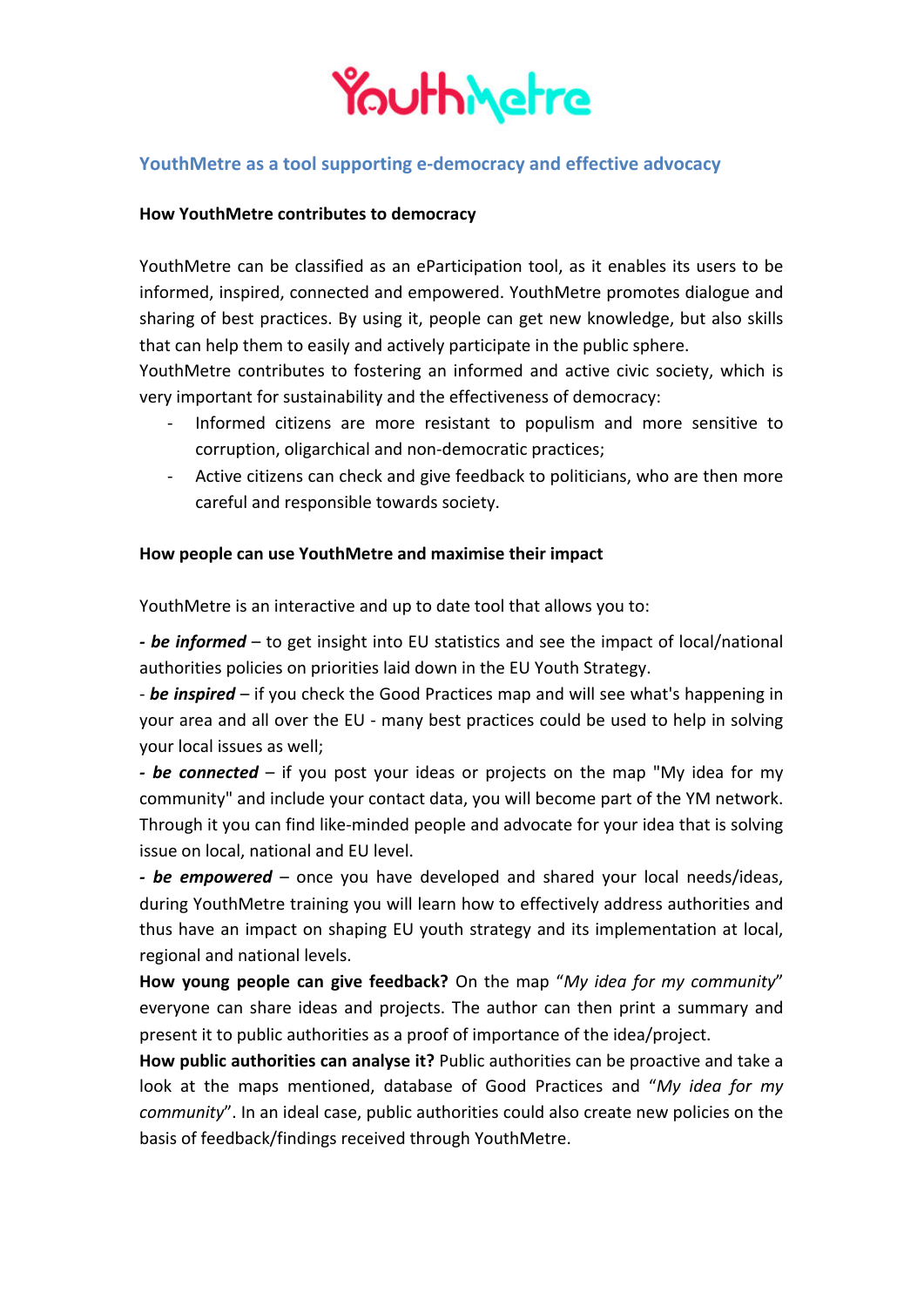

#### **Effective advocacy online**

In order to express your rights, to ameliorate your conditions, to activate your community, or simply to advance your ideas, you should be an active advocate, both for your community and yourself. However, how to become an *effective* advocate? You should use the right tools and methodologies to carry out successful advocacy campaign. Indeed, the question here is not if you should advocate or not, but *HOW*.

**YouthMetre** puts forward a set of information and resources, freely accessible and downloadable, in order to provide you with some basic knowledge on how to realize strategic advocacy activities in the youth field, both on-line and off-line.

Moreover, after having elaborated data collected from young citizens from 15 EU States, YouthMetre provides a picture of how European youth relate to youth decision takers and policy makers.

Such an overview could provide some useful insights and be crucial to help conduct successful advocacy activities. On the one hand it reveals the weaknesses in the relationships between youngsters and policy-makers. On the other hand, it highlights which types of advocacy, or solutions, young Europeans would like to implement. Finally, it analyses the opinions of youngsters concerning a general idea of advocacy and participation.

### **How to create effective advocacy**

 

#### **Researching, monitoring and accountability: the basis of successful advocacy**

#### *1. Policy Monitoring and Public Accountability*

Almost all effective policy-related advocacy efforts start with observation and monitoring of the implementation and effectiveness of policies already in place.<sup>1</sup> High profile ICT policy monitoring can, on its own, improve policy implementation and effectiveness by highlighting public policy targets and drawing public attention to under performance or to policy failure. **How?** Governments and public bodies, especially in democratic societies, are sensitive to critical reports, and more so when these are based on robust evidence and analysis, come from a credible source, and are widely published and disseminated.

<sup>&</sup>lt;sup>1</sup> For more information on online advocacy, visit: https://www.apc.org/en/node/9456.